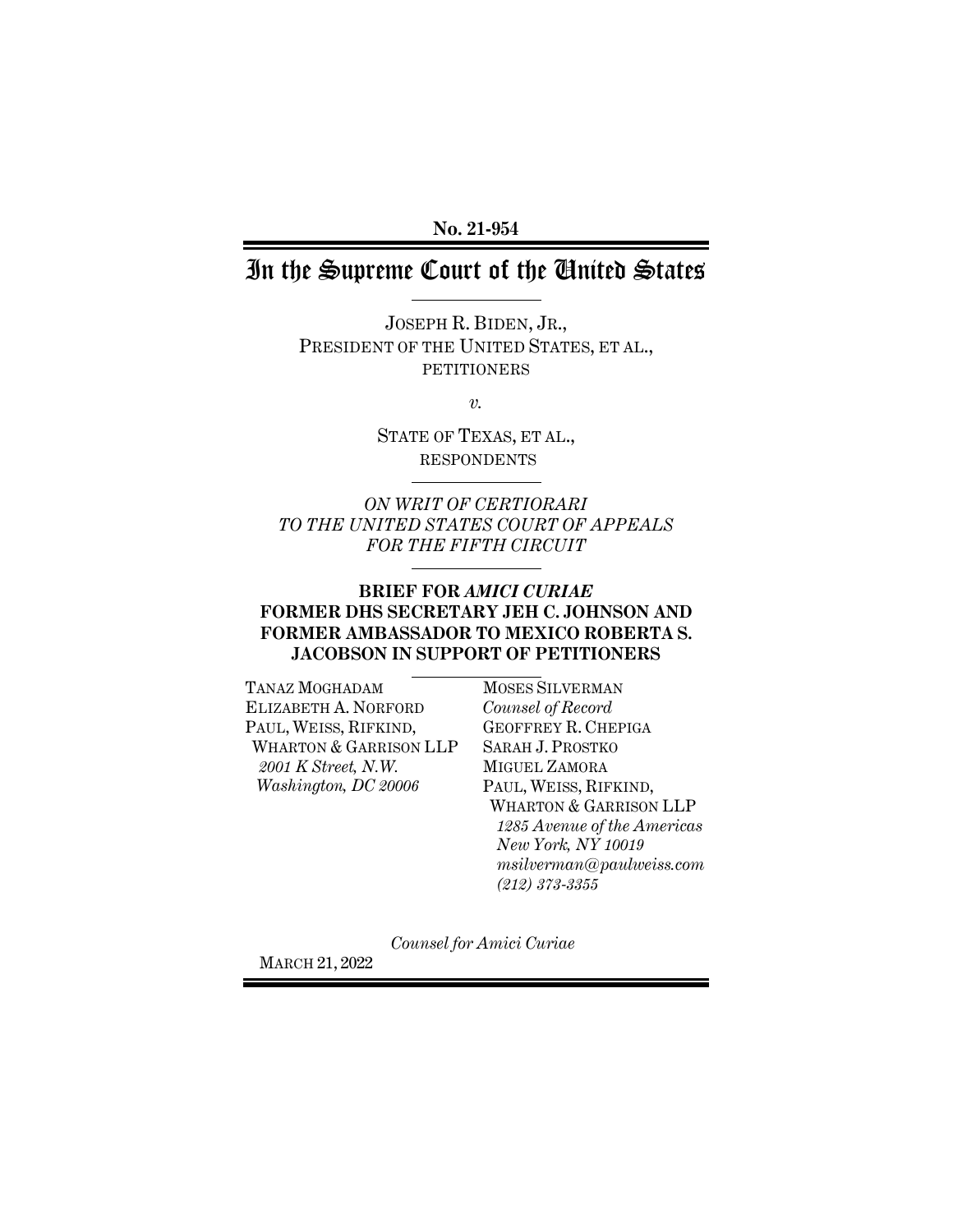## **TABLE OF CONTENTS**

## **Page** Interest of *Amici Curiae* [....................................................1](#page-5-0) [Summary of Argument........................................................2](#page-6-0) Statement of Case [................................................................4](#page-8-0) [Argument............................................................................12](#page-16-0) The decision below impairs the President's authority to conduct the Nation's foreign policy .................12 [Conclusion...........................................................................15](#page-19-0)

## **TABLE OF AUTHORITIES**

### **Cases**

| Arizona v. U.S.,                     |  |
|--------------------------------------|--|
| 567 U.S. 387 (2012) (Scalia, J.,     |  |
|                                      |  |
| Epic Systems Corp. v. Lewis,         |  |
|                                      |  |
| Fong v. U.S.,                        |  |
|                                      |  |
| <i>Harisiades v. Shaughnessy,</i>    |  |
|                                      |  |
| Jama v. Immigration & Customs        |  |
| <i>Enforcement,</i>                  |  |
|                                      |  |
| Kiobel v. Royal Dutch Petroleum Co., |  |
|                                      |  |
|                                      |  |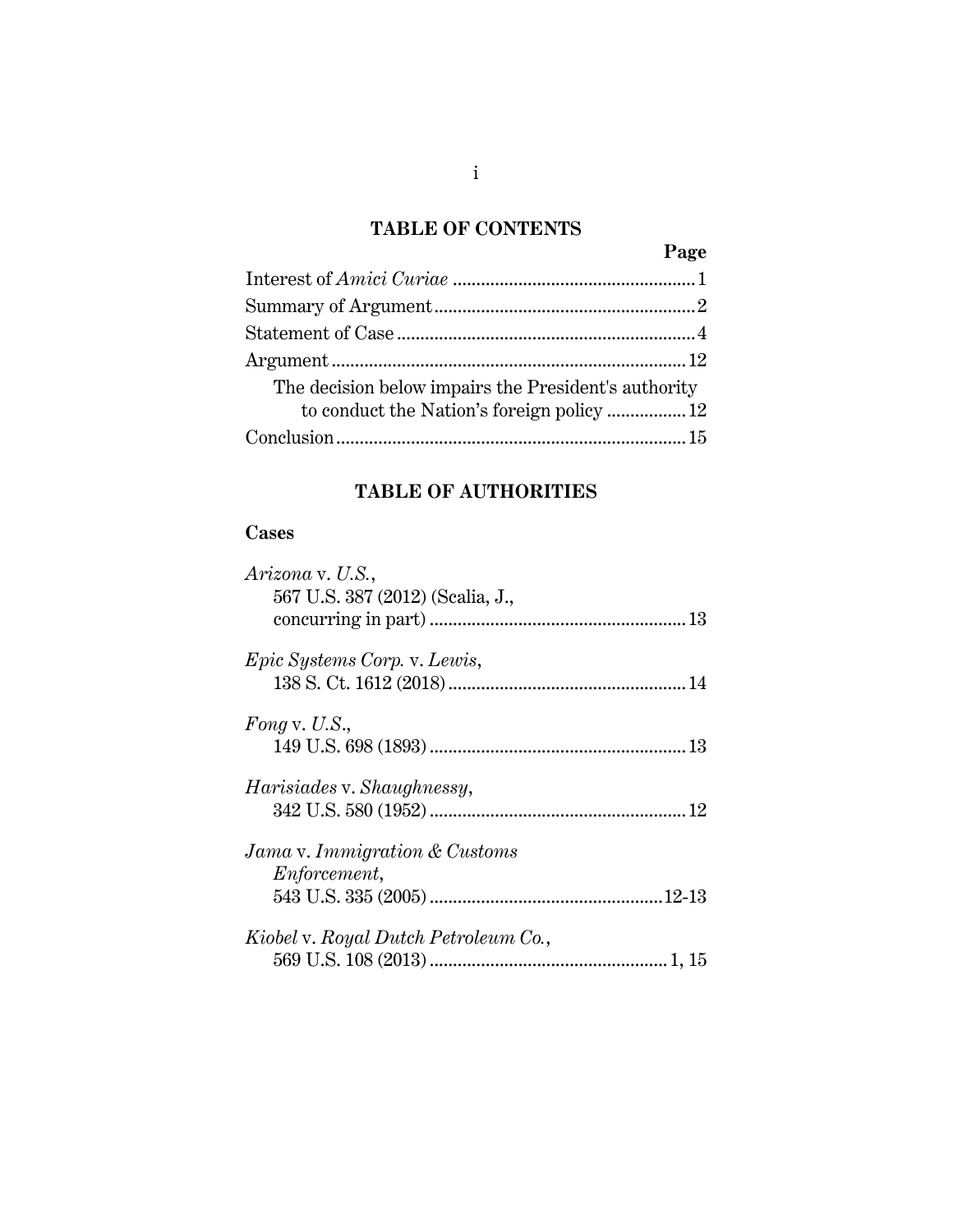| Puerto Rico v. Franklin California Tax-<br>Free Trust, |    |
|--------------------------------------------------------|----|
|                                                        |    |
| Trump v. Hawaii,                                       |    |
|                                                        |    |
| United States v. Curtiss-Wright Export                 |    |
| Corp.                                                  |    |
|                                                        |    |
| Whitman v. American Trucking                           |    |
| <i>Associations,</i>                                   |    |
|                                                        |    |
| Zivotofsky ex rel. Zivotofsky v. Kerry,                |    |
|                                                        | 12 |
|                                                        |    |

## **Statutes**

|--|--|--|--|--|--|--|--|--|

## **Other Authorities**

| Azam Ahmed, El Chapo Case Draws                     |
|-----------------------------------------------------|
| Mexico Closer to U.S., N.Y. Times                   |
| (Jan. 11, 2016)                                     |
| <https: nytimes-<="" td="" tinyurl.com=""></https:> |
|                                                     |
| Azam Ahmed, El Chapo, Escaped Mexican               |
| Drug Lord, Is Recaptured in Gun                     |
| <i>Battle, N.Y. Times (Jan. 8, 2016)</i>            |
| <https: nytimes-<="" td="" tinyurl.com=""></https:> |
|                                                     |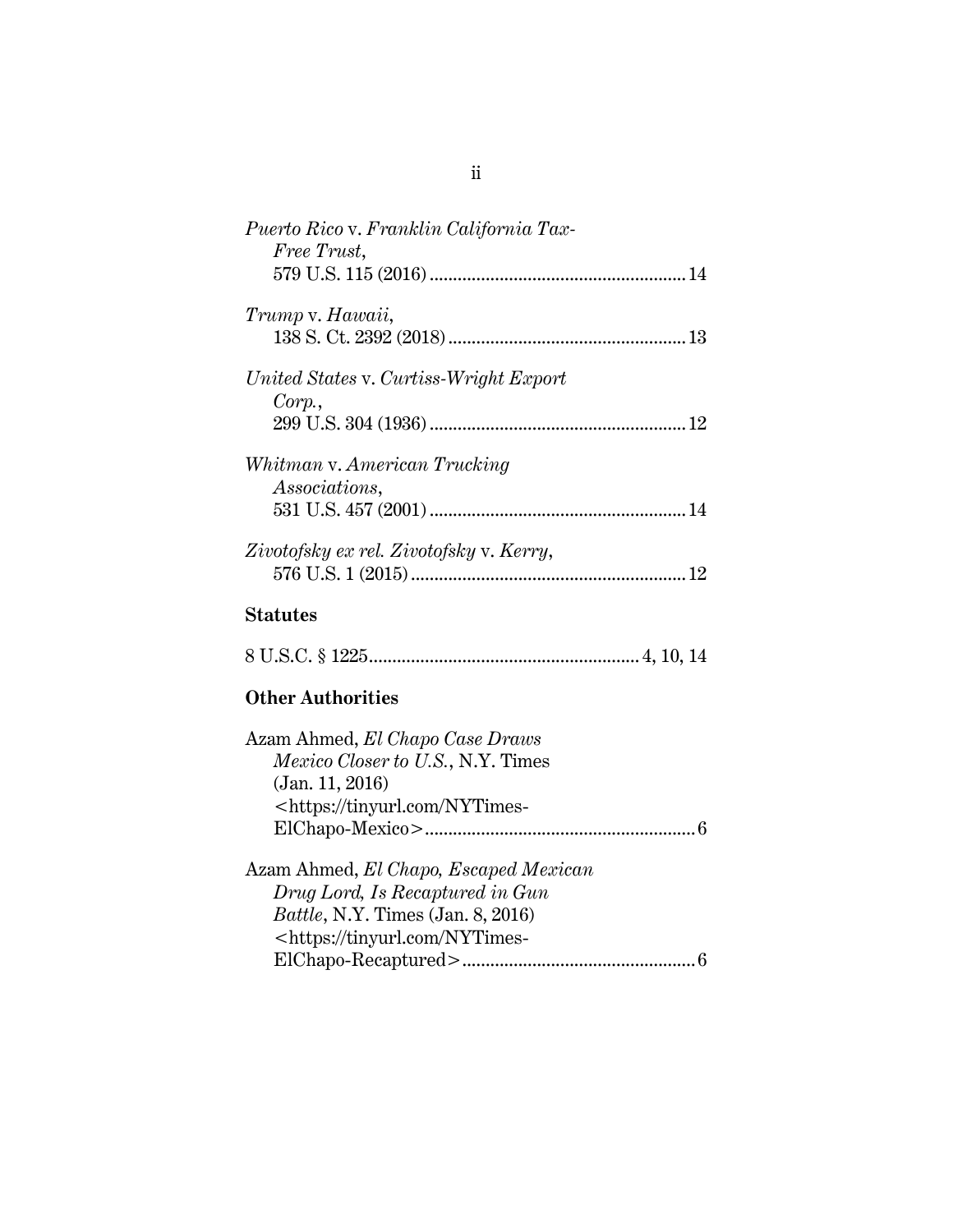| Azam Ahmed, El Chapo, Mexican Drug                            |
|---------------------------------------------------------------|
| Kingpin, Is Extradited to U.S., N.Y.<br>Times (Jan. 19, 2017) |
| <https: nytimes-<="" td="" tinyurl.com=""></https:>           |
|                                                               |
|                                                               |
| Congressional Research Service, U.S.                          |
| Mexico Economic Relations: Trends,                            |
| Issues, and Implications (updated                             |
| June 25, 2020)                                                |
| <https: crs-report-us-<="" td="" tinyurl.com=""></https:>     |
|                                                               |
|                                                               |
| Joint Declaration and Supplementary                           |
| Agreement Between the United States                           |
| of America and Mexico (June 7, 2019)                          |
| <https: td="" tinyurl.com="" us-mex-joint-<=""></https:>      |
|                                                               |
| The "Migrant Protection Protocols,"                           |
| American Immigration Council (Jan. 7,                         |
| 2022) <https: mpp-fact-<="" td="" tinyurl.com=""></https:>    |
|                                                               |
|                                                               |
| Secretary Kirstjen M. Nielsen Announces                       |
| Historic Action to Confront Illegal                           |
| <i>Immigration</i> , DHS Press Office (Dec.                   |
| 20, 2018)                                                     |
|                                                               |
| Secretary Kirstjen Nielsen, Policy                            |
| Guidance for Implementation of                                |
| Migrant Protection Protocols,                                 |
| Homeland Security 2-3 (Jan. 25, 2019)                         |
| <https: dhs-guidance-<="" td="" tinyurl.com=""></https:>      |
|                                                               |

iii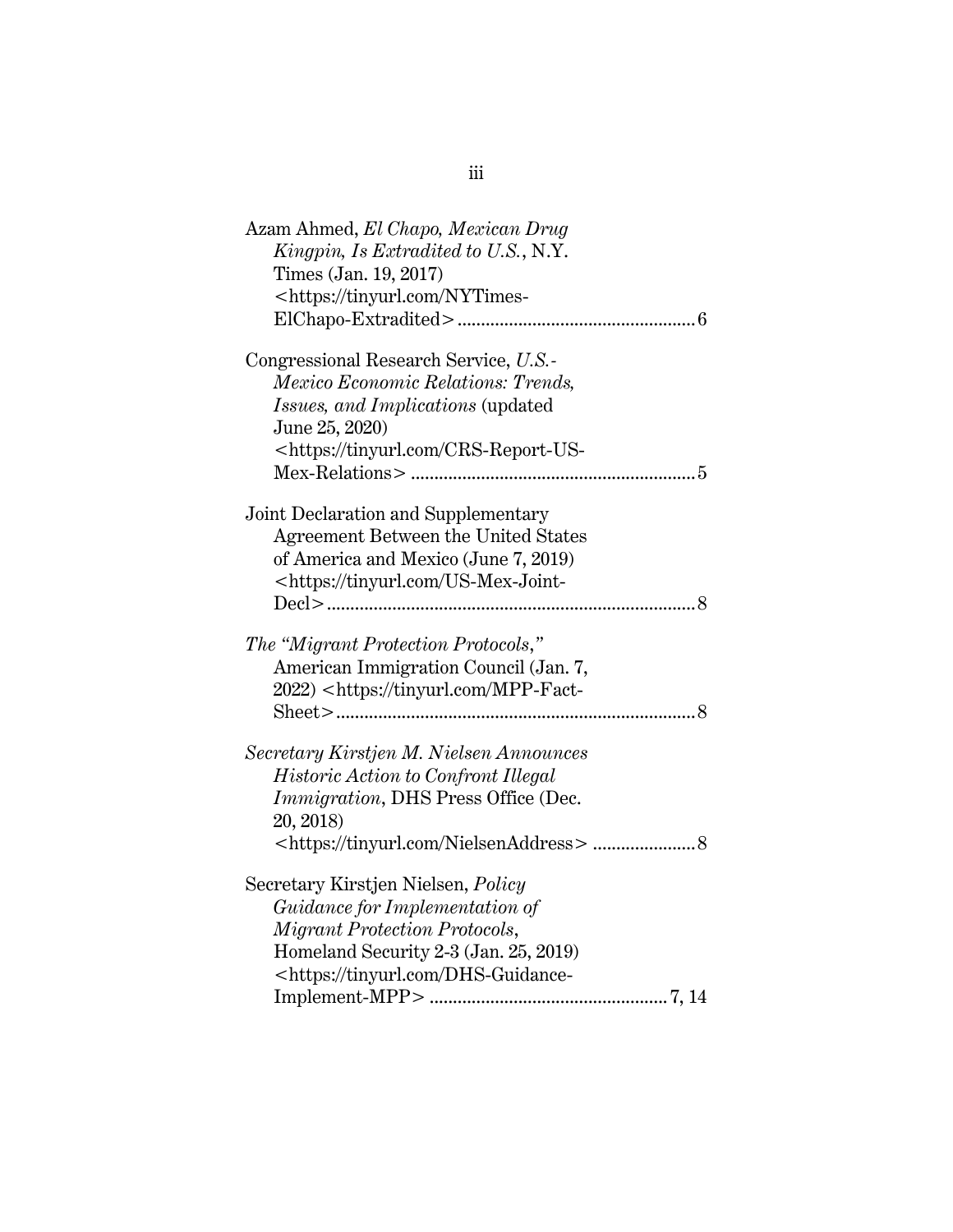| Statement by Secretary Jeh C. Johnson on                                         |  |
|----------------------------------------------------------------------------------|--|
| Southwest Border Security, DHS Press                                             |  |
| Office (Jan. 4, 2016)                                                            |  |
| <https: johnson-<="" td="" tinyurl.com=""><td></td></https:>                     |  |
|                                                                                  |  |
| United States-Mexico-Canada Agreement                                            |  |
| $(\text{July } 1, 2020)$ <https: td="" tinyurl.com="" us-<=""><td></td></https:> |  |
|                                                                                  |  |
|                                                                                  |  |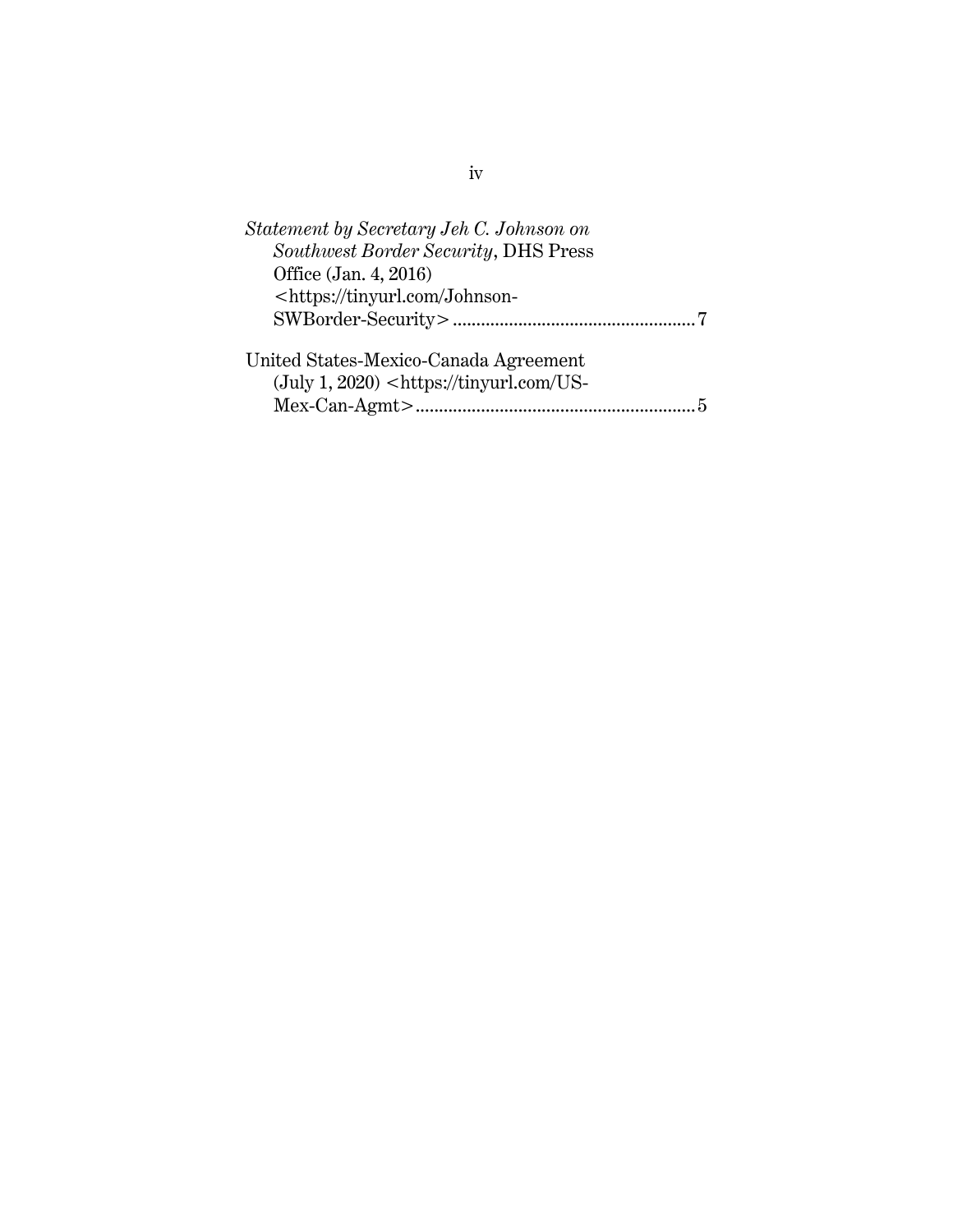### **INTEREST OF** *AMICI CURIAE***<sup>1</sup>**

<span id="page-5-0"></span>*Amici* are Jeh C. Johnson, the former United States Secretary of Homeland Security (2013-2017) and Roberta S. Jacobson, the former United States Ambassador to Mexico (2016-2018). *Amici* submit this brief to focus on one issue: the adverse consequences of the lower courts' rulings on U.S. foreign policy, in particular the relationship between Mexico and the United States. For good reason, this Court has warned against "the danger of unwarranted judicial interference in the conduct of foreign policy." *Kiobel* v. *Royal Dutch Petroleum Co.*, 569 U.S. 108, 116 (2013).

<span id="page-5-1"></span>While in office, Secretary Johnson and Ambassador Jacobson had extensive, firsthand experience dealing with the Government of Mexico, on issues ranging from lawful trade and travel to law enforcement, national security, and irregular migration.

In three years as Secretary of Homeland Security, Johnson visited Mexico numerous times and dealt personally with then-President Enrique Peña Nieto, the Mexican Attorney General, the Secretaries of Government, Foreign Affairs, Treasury, Defense, and the Navy, and senior officials in the Mexican Government's intelligence community. Secretary Johnson left office on January 20, 2017.

<sup>1</sup> Pursuant to U.S. Sup. Ct. Rule 37.6, counsel for *amici* affirms that no party other than the *amici* or its counsel authored this brief, in whole or in any part, and that no person or entity other than *amici* or its counsel has made a monetary contribution to the preparation and submission of this brief. The parties have provided their written consent for the filing of this *amici* brief.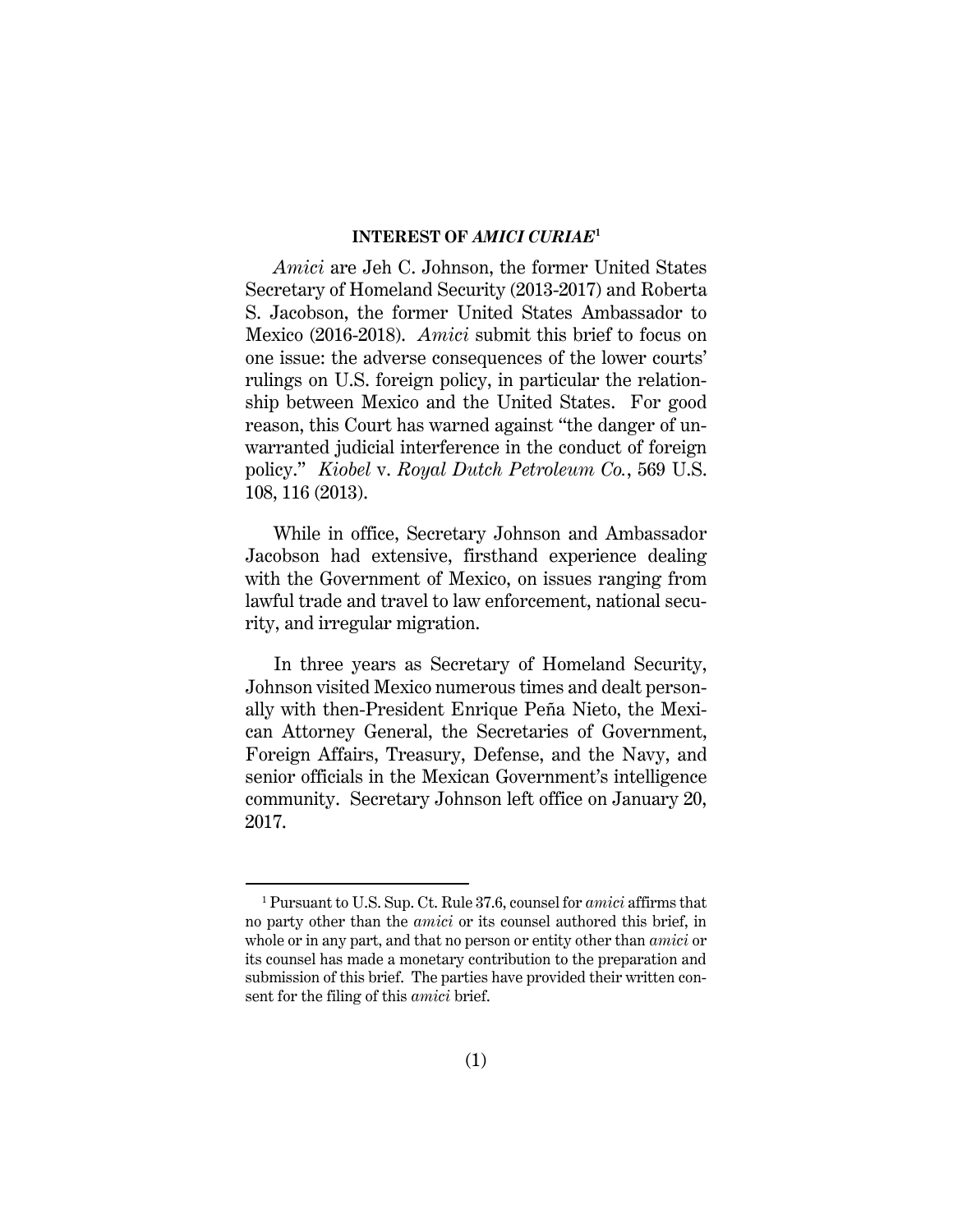Ambassador Jacobson has dedicated her public service career to the U.S. relationship with Latin America. She has been Director of the State Department's Office of Mexican Affairs (2002-2007), Deputy Assistant Secretary of State for Canada, Mexico, and NAFTA (2007-2011), Assistant Secretary of State for Western Hemisphere Affairs (2012-2016), and Ambassador to Mexico (2016-2018). Ambassador Jacobson returned to government from January 20, 2021 to April 23, 2021 to serve as the White House Coordinator for the Southwest Border. Ambassador Jacobson served in these roles across the Bush, Obama, Trump and Biden Administrations.

#### **SUMMARY OF ARGUMENT**

<span id="page-6-0"></span>Compliance with the lower courts' rulings necessitates an abrupt about-face in our government's current foreign policy toward Mexico. More than that, the rulings require the U.S. Government to seek to impose upon another sovereign (Mexico) the resurrection of the so-called "Migrant Protection Protocols," or MPP. MPP is a costly and burdensome program that *both governments* had decided to terminate. Indeed, it is Mexico, not the United States, that shoulders the principal burden of MPP.

MPP was negotiated, agreed to and announced by the Governments of Mexico and the United States in 2018. Specifically, the Mexican Government agreed to the U.S. request that Mexico allow, on a "temporary" basis, migrants bound for the United States—including certain migrants from Guatemala, Honduras, and El Salvador—to remain in Mexico pending their immigration proceedings in the United States. J.A. 180. The expectation when MPP was negotiated was that the Mexican Government would then arrange for the housing and logistics for tens of thousands of those migrants to live in Mexico, receive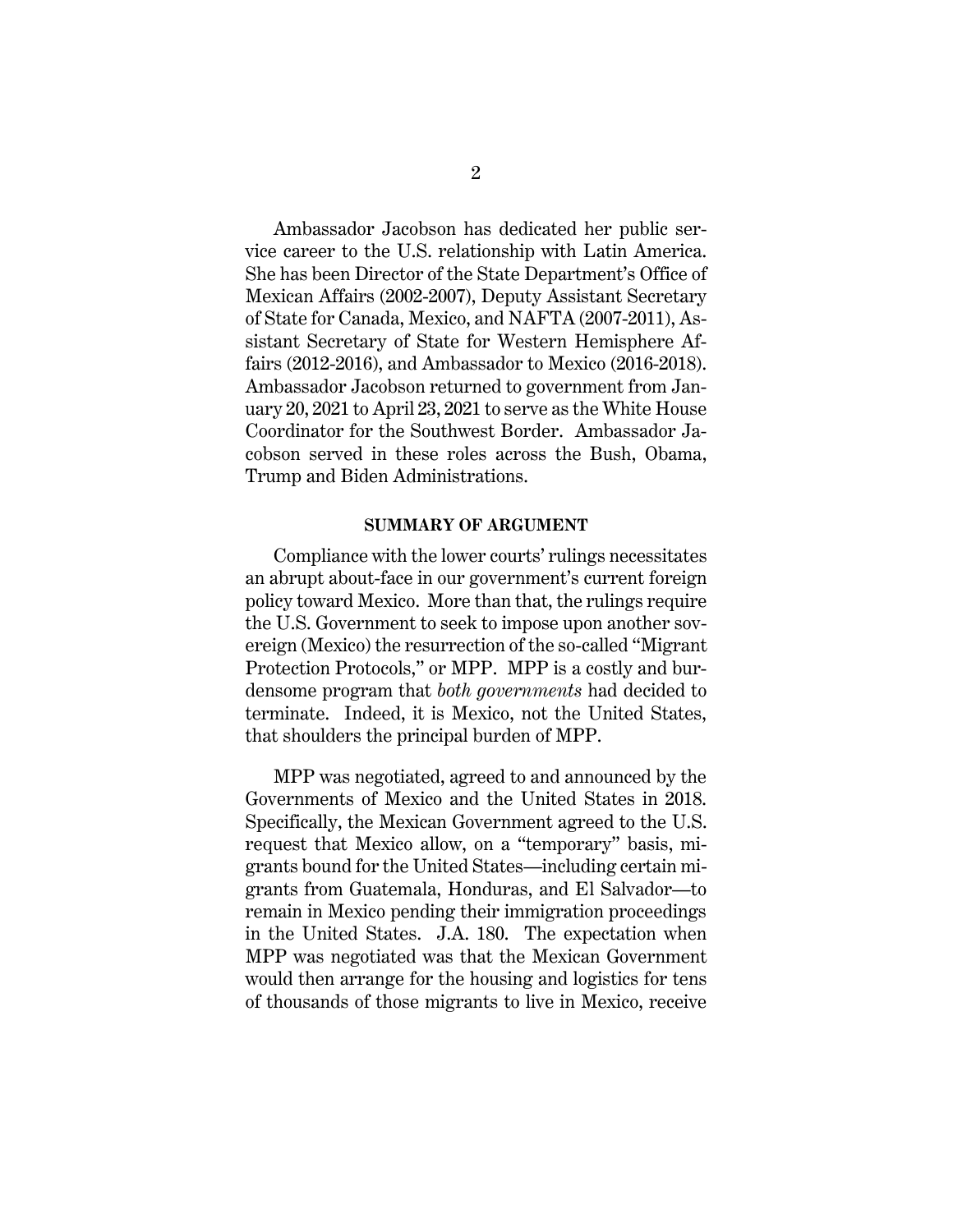lawyers from the United States, and travel to the United States for court hearings. MPP was a huge ask by the U.S. Government, and Mexico acceded to it.

As it turned out, Mexico could not live up to its expectations under MPP. MPP also became an even larger and costlier imposition than both countries had anticipated. Due to COVID-19, U.S. removal proceedings for those enrolled in MPP were suspended, and migrants were then stuck in limbo on the Mexican side of the border. Added to that were increasing numbers of additional migrants arriving at Mexico's northern border, and reported acts of violence on migrants by transnational criminal organizations. This put a great strain on the stability and security of communities on the Mexican side of the border. All this in turn put tension on U.S.-Mexico relations, as the United States was now in breach of its promise to provide migrants waiting in Mexico with swift resolution of their immigration cases.

In 2021, as part of a new and comprehensive policy toward immigration, including what is often referred to as the "Root Causes Strategy," the United States and Mexican Governments determined to alter course and put an end to MPP.

But, the injunction in this case requires the Executive Branch to resurrect MPP, commits the United States to a foreign policy path contrary to that adopted by the President, and requires our government to seek to impose MPP upon the Mexican Government once again. The Government of Mexico could at any point refuse to participate in MPP or insist on ever greater concessions from the United States in other areas in exchange for continuing its consent to MPP.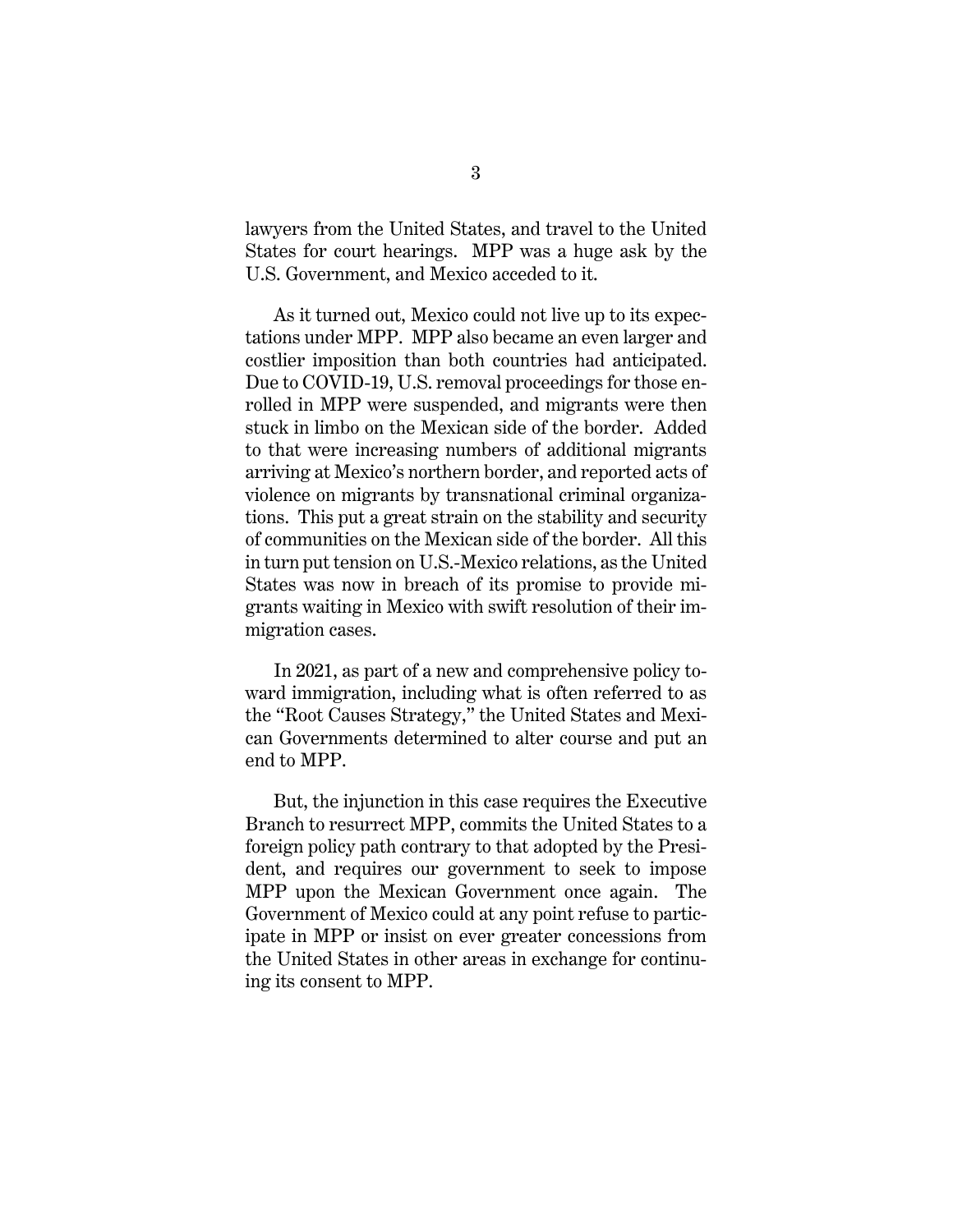Based on their experience dealing with the Mexican Government, *amici* believe Mexican officials see the ruling as an intrusion on that Nation's sovereignty, and a breach of the promise the United States made to Mexico in 2021 to end MPP. In all, the lower courts' rulings are a significant setback to U.S.-Mexican relations.

This case is thus a prime example of why courts traditionally avoid intrusion into foreign policy. On matters of diplomacy, the United States Government must speak with one voice, declaring one policy at a time, and that voice belongs to the President. In the conduct of foreign affairs, nations should not fear that agreements they reach with the United States could be voided by the judicial branch of our government in civil litigation between and among U.S. litigants.

The Fifth Circuit's answer to this point is that the Executive Branch must "uphold American law" regardless of the effects on foreign affairs, and that our diplomats should have somehow warned Mexico "that [our government's] ability to terminate MPP was contingent on judicial review." Pet. App. 133a, 209a. Our reply is this: the Fifth Circuit's extraordinary interpretation of 8 U.S.C. § 1225 *is not and never has been* American law. No administration has ever understood the statute to mean what the Fifth Circuit said, nor did Congress intend such an interpretation.

### <span id="page-8-1"></span>**STATEMENT OF CASE**

<span id="page-8-0"></span>There is perhaps no country with a deeper, broader diplomatic relationship with the United States than Mexico. The relationship is multi-faceted, to include *inter alia*  diplomacy and agreements around lawful trade and travel, national security, law enforcement, intelligence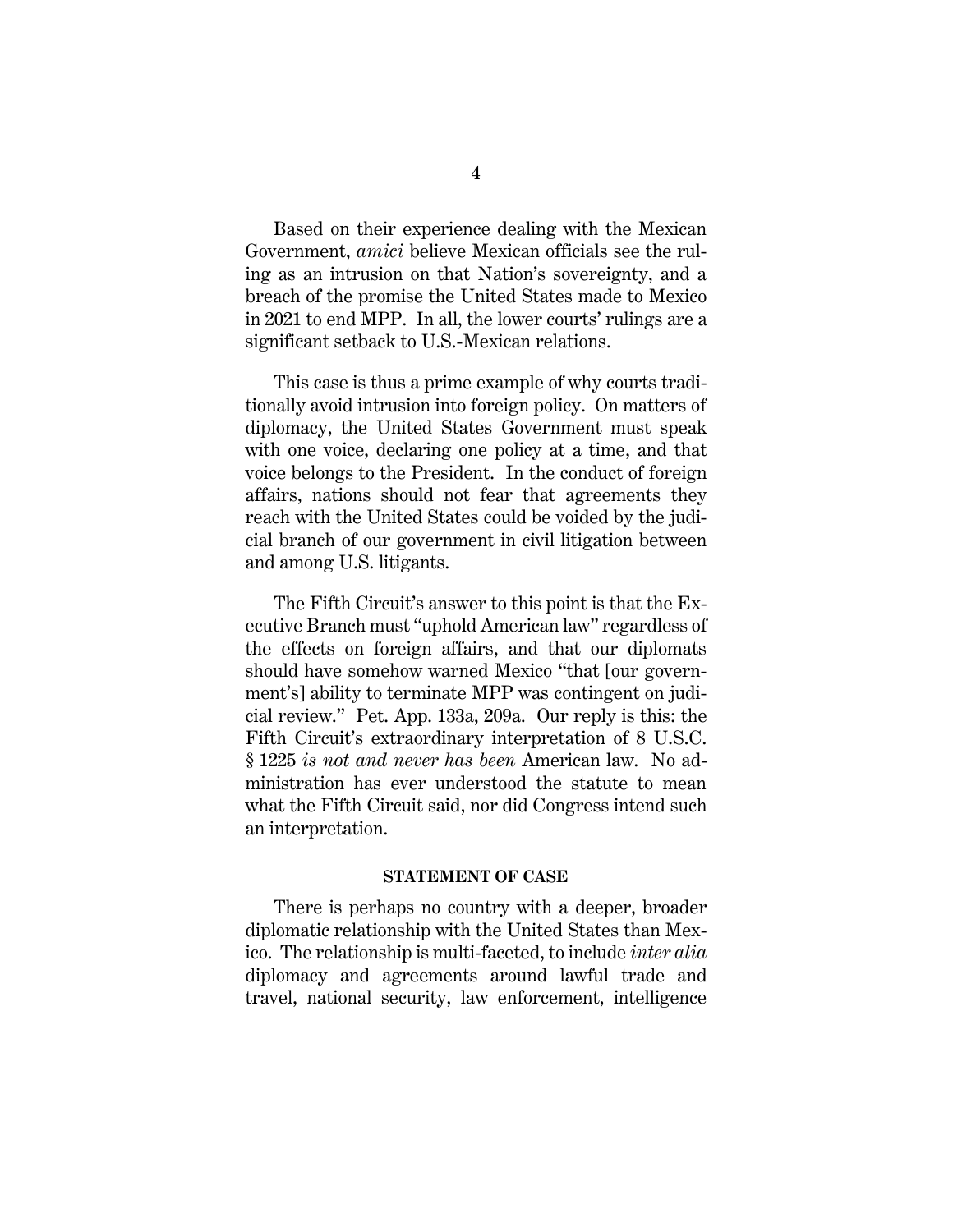sharing, cultural exchange, health, the environment, education, and irregular migration.

Given the nature of diplomacy in general, negotiations on all these issues tend to be interrelated. Progress on one issue often involves compromise or concession on another.

Lawful trade and travel between our two countries is a huge component of the relationship. We share a 1,950 mile border with Mexico, over which people and commerce pass minute-by-minute. The economies of communities on both sides of the border rise and fall together. Mexico is the United States' third-largest trade partner, and the United States is Mexico's largest trade partner.<sup>2</sup> The North American Free Trade Agreement reached between the U.S., Mexico and Canada in 1994 (or "NAFTA") (replaced by the United States-Mexico-Canada Agreement in 2020) had a huge positive impact on the overall economy of Mexico, and a positive economic impact in the United States as well. 3

Another component of the U.S.-Mexico relationship is collaboration in law enforcement. Cooperation between our two countries on drug and gun smuggling is vital. That relationship reached its pinnacle with the capture by Mexican authorities of drug lord Joaquín "El Chapo" Guzmán Loera in January 2016, with the vital assistance of

<span id="page-9-0"></span><sup>2</sup> See Congressional Research Service, *U.S.-Mexico Economic Relations: Trends, Issues, and Implications* at Summary (updated June 25, 2020) <https://tinyurl.com/CRS-Report-US-Mex-Relations>.

<span id="page-9-1"></span><sup>3</sup> See *ibid*.; see also United States-Mexico-Canada Agreement  $(July 1, 2020)$  <https://tinyurl.com/US-Mex-Can-Agmt>.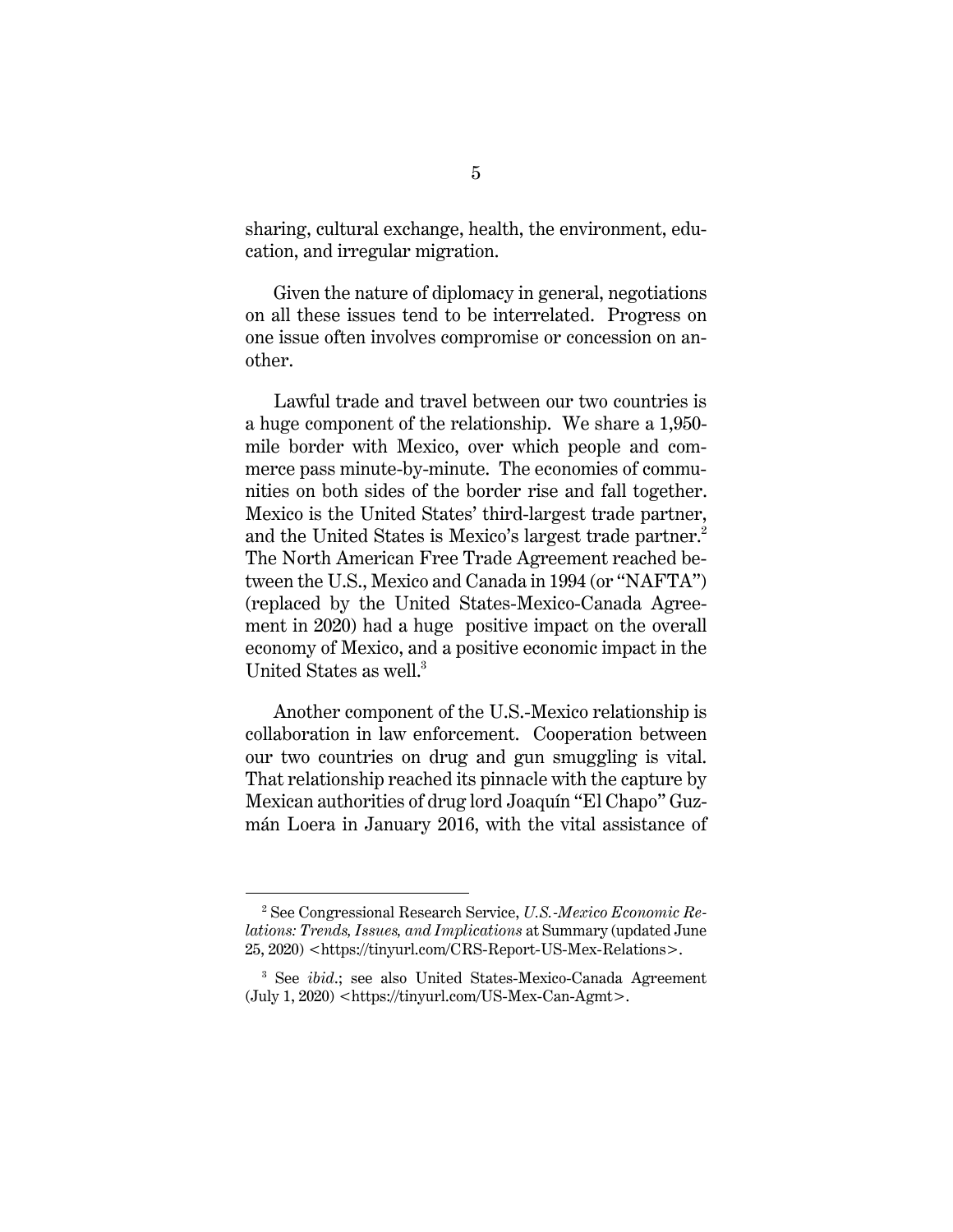U.S. law enforcement. $^{4}$  El Chapo was by far the most wanted criminal in Mexico, and it was only because of the special diplomatic relationship between our two governments that then-Mexican President Enrique Peña Nieto agreed to the extradition of El Chapo for prosecution in the United States.<sup>5</sup> The discussions leading to his extradition began almost immediately after El Chapo's capture in 2016, and culminated with his actual transfer on January 19, 2017. $^6$ 

Finally, the United States and Mexico cooperate extensively on the subject of irregular or illegal immigration. No country can address this issue on its own. This is particularly true of the United States. Not only must the United States depend on Mexico to regulate its own southern border with Central America, we depend on Mexico to repatriate those of its citizens who are ordered deported or returned from our country.

Migration is a delicate and closely-watched subject in both countries. At the senior-most levels of government, U.S. and Mexican officials negotiate the details of matters such as the time and place for the arrival of flights carrying migrants repatriated to Mexico, and Mexican officials

<span id="page-10-1"></span><sup>4</sup> See Azam Ahmed, *El Chapo, Escaped Mexican Drug Lord, Is Recaptured in Gun Battle*, N.Y. Times (Jan. 8, 2016) <https://tinyurl.com/NYTimes-ElChapo-Recaptured>.

<span id="page-10-0"></span><sup>5</sup> See Azam Ahmed, *El Chapo Case Draws Mexico Closer to U.S.*, N.Y. Times (Jan. 11, 2016) <https://tinyurl.com/NYTimes-ElChapo-Mexico>.

<span id="page-10-2"></span><sup>6</sup> See Azam Ahmed, *El Chapo, Mexican Drug Kingpin, Is Extra* $dited to U.S., N.Y. Times (Jan. 19, 2017) <$ https://tinyurl.com/NY-Times-ElChapo-Extradited>.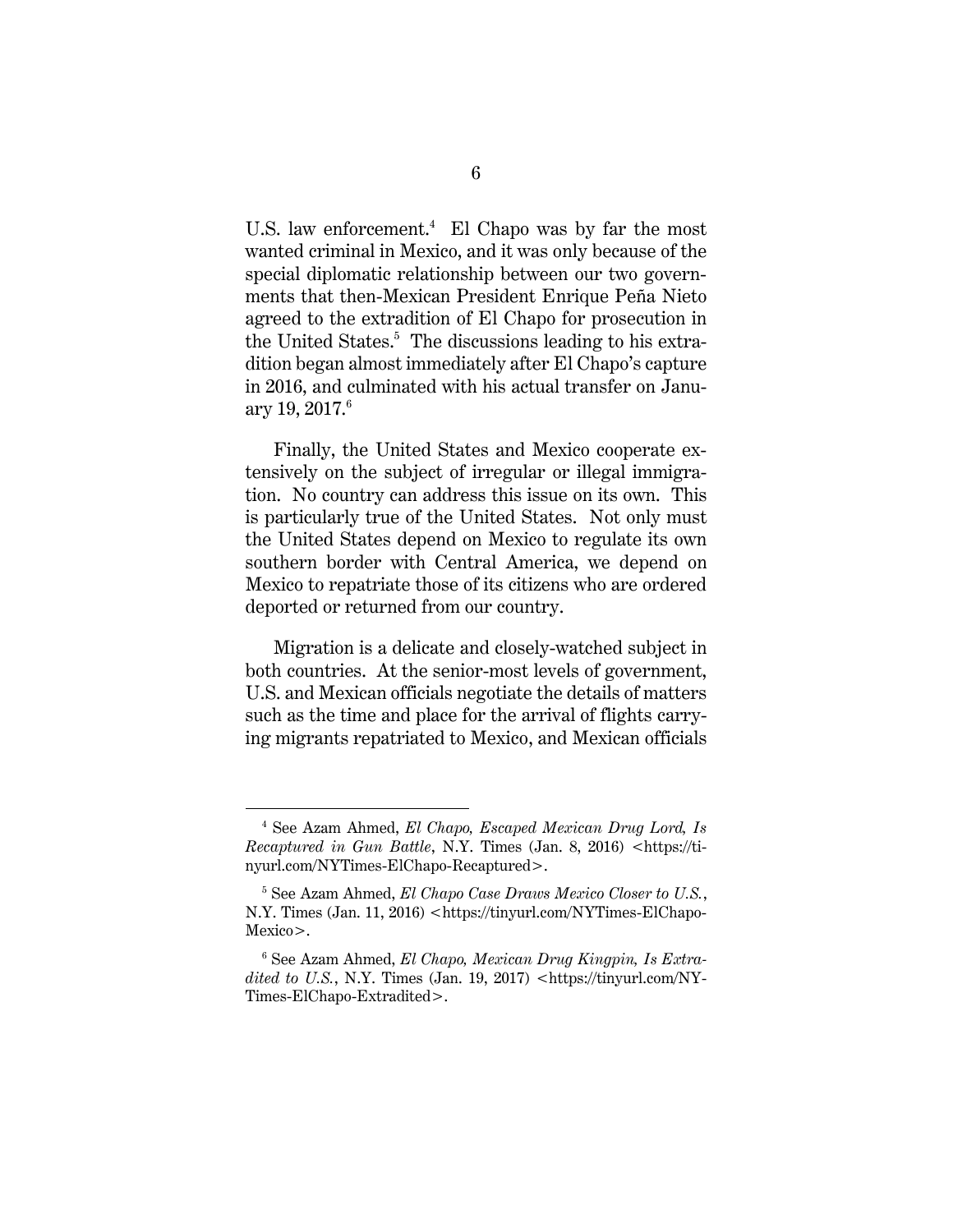at the highest levels follow closely legal and political developments on immigration policy in the United States.

In the first half of 2014, the United States faced a spike in illegal migration on our southern border, most notably from Central America.<sup>7</sup> Diplomatic engagement between the United States and Mexico was critical to addressing that spike. In summer 2014, U.S. officials prevailed upon the Mexican Government to augment its border security on its own southern border with Central America.<sup>8</sup> This was no small undertaking by the Mexican Government, as its border security force is nowhere near the capacity of ours, and Mexico was constrained financially to maintain this force in place for an extended period.

On December 20, 2018, the Mexican Government announced that it would accede to a U.S. request to participate in MPP. J.A. 180-182. This was a big ask on the part of the United States and a big undertaking by Mexico. As envisioned, Mexico would accept the return from the United States of migrants from certain third countries during the pendency of their U.S. asylum and removal proceeding. 9 As part of MPP, the United States expected Mexico to issue the appropriate immigration documents for these migrants, handle the logistics of transporting them to and from the border with the United States for court dates, arrange for law enforcement and security,

<span id="page-11-1"></span><sup>7</sup> See *Statement by Secretary Jeh C. Johnson on Southwest Border Security*, DHS Press Office (Jan. 4, 2016) <https://tinyurl.com/Johnson-SWBorder-Security>.

<span id="page-11-0"></span><sup>8</sup> *Ibid*.

<sup>9</sup> See Secretary Kirstjen Nielsen, *Policy Guidance for Implementation of Migrant Protection Protocols*, Homeland Security 2-3 (Jan. 25, 2019) <https://tinyurl.com/DHS-Guidance-Implement-MPP>.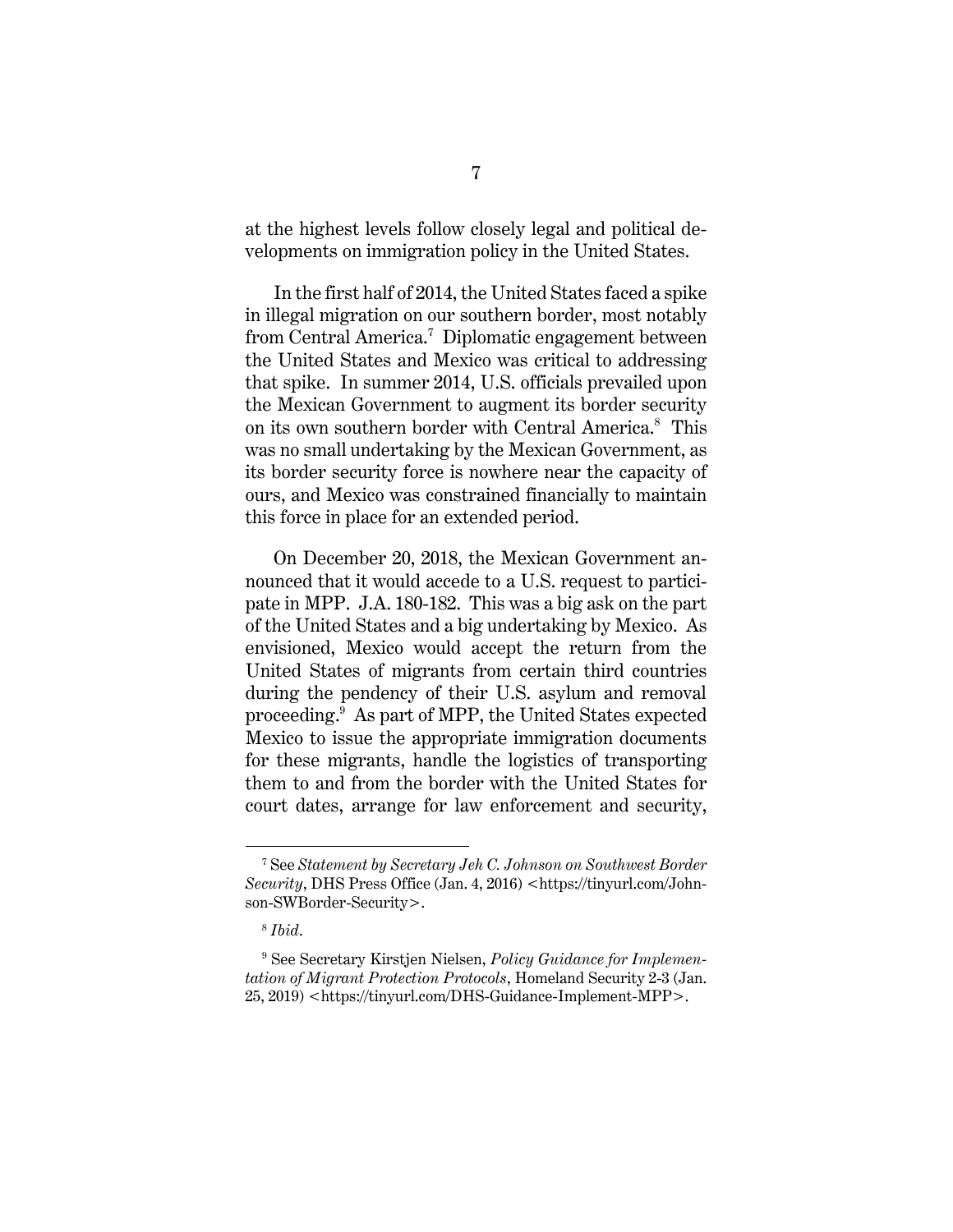and, most notably, provide food and shelter for the vast majority of these migrants in communities along Mexico's northern border. See Pet. App. 288a.<sup>10</sup>

Notably, the Mexican Government cautioned that its consent to the arrangement was "temporary." J.A. 180- 182. The U.S. Department of Homeland Security underscored that MPP was made possible by Mexico's "*independent* determination that [Mexico] will commit to implement essential measures on their side of the border."<sup>11</sup>

As the record in this case reflects, Mexico could not live up to its expectations to fully provide the logistics, food, and shelter for those enrolled in MPP. Pet. App. 288a-293a. On top of that, MPP was an even larger and costlier imposition on Mexico than both governments anticipated. Due to COVID-19, removal proceedings for those who were enrolled in MPP were suspended. See Pet. App. 387a (Shahoulian Decl. ¶ 3); Pet. App. 401a (Weiss Decl. ¶¶ 7-8). Those enrolled in MPP thus found themselves stuck in limbo, with no apparent timeline for resolution of their cases in the United States. At the same time, an increasing number of migrants—including those from beyond Central America and this hemisphere—arrived at Mexico's northern border. To make matters worse, "there were pervasive and widespread reports of

<span id="page-12-1"></span><span id="page-12-0"></span><sup>&</sup>lt;sup>10</sup> See also Joint Declaration and Supplementary Agreement Between the United States of America and Mexico 2-3 (June 7, 2019) <https://tinyurl.com/US-Mex-Joint-Decl>; *The "Migrant Protection Protocols,"* American Immigration Council (Jan. 7, 2022) <https://tinyurl.com/MPP-Fact-Sheet>.

<span id="page-12-2"></span><sup>11</sup> See *Secretary Kirstjen M. Nielsen Announces Historic Action to Confront Illegal Immigration*, DHS Press Office (Dec. 20, 2018) <https://tinyurl.com/NielsenAddress> (emphasis added).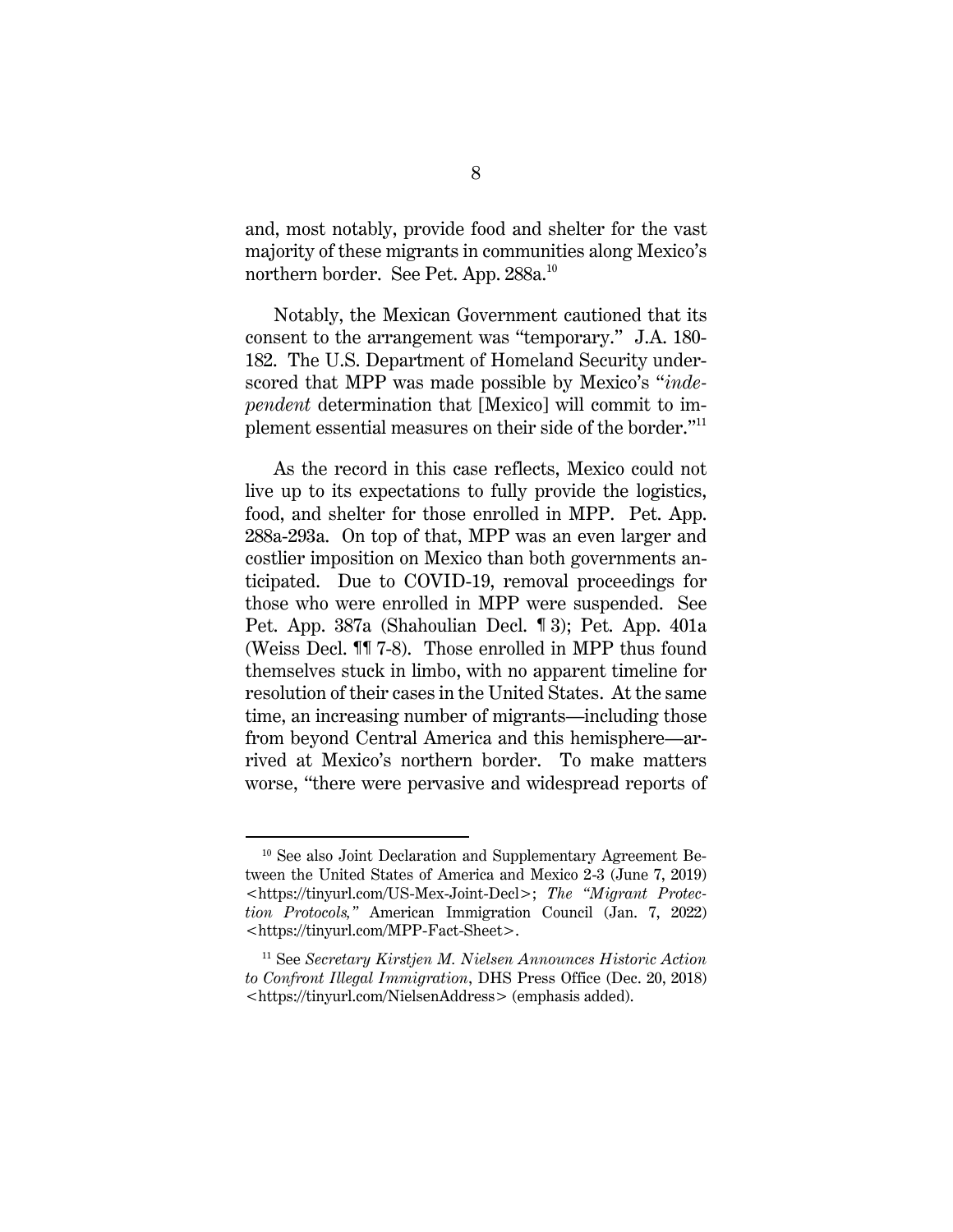MPP enrollees being exposed to extreme violence and insecurity at the hands of transnational criminal organizations." Pet. App. 288a-293a. All of this created an increased level of stress, instability and insecurity in communities on Mexico's northern border. Pet. App. 395a-396a (Shahoulian Decl. ¶ 17). The situation also created a great strain on U.S.-Mexico relations, as the United States was now in breach of its promise to provide migrants in MPP waiting in Mexico with swift resolution of their immigration cases. *Ibid*.

On January 20, 2021, Joseph Biden succeeded Donald Trump as President of the United States. Almost immediately upon taking office, the Biden Administration adopted a very different approach to the U.S. Government's foreign policy toward Mexico. President Biden introduced this new approach on February 2, 2021, through Executive Order 14010, 86 Fed. Reg. 8267, "Creating a Comprehensive Regional Framework to Address the Causes of Migration, to Manage Migration Throughout North and Central America, and to Provide Safe and Orderly Processing of Asylum Seekers at the United States Border." Pet. App. 411a-412a (Zúniga Decl. ¶ 4). This new policy became known as the "Root Causes Strategy." *Id*. at 412a (Zúniga Decl. ¶ 5).

Given this shift, the new Secretary of DHS, Alejandro Mayorkas, determined that MPP conflicts with the administration's "foreign-policy objectives." Pet. App. 260a-261a. The Secretary explained that "[e]fforts to implement MPP have played a particularly outsized role in diplomatic engagements with Mexico, diverting attention from more productive efforts to fight transnational" crime and smuggling and to "address the root causes of migration." Pet. App. 262a. Secretary Mayorkas further noted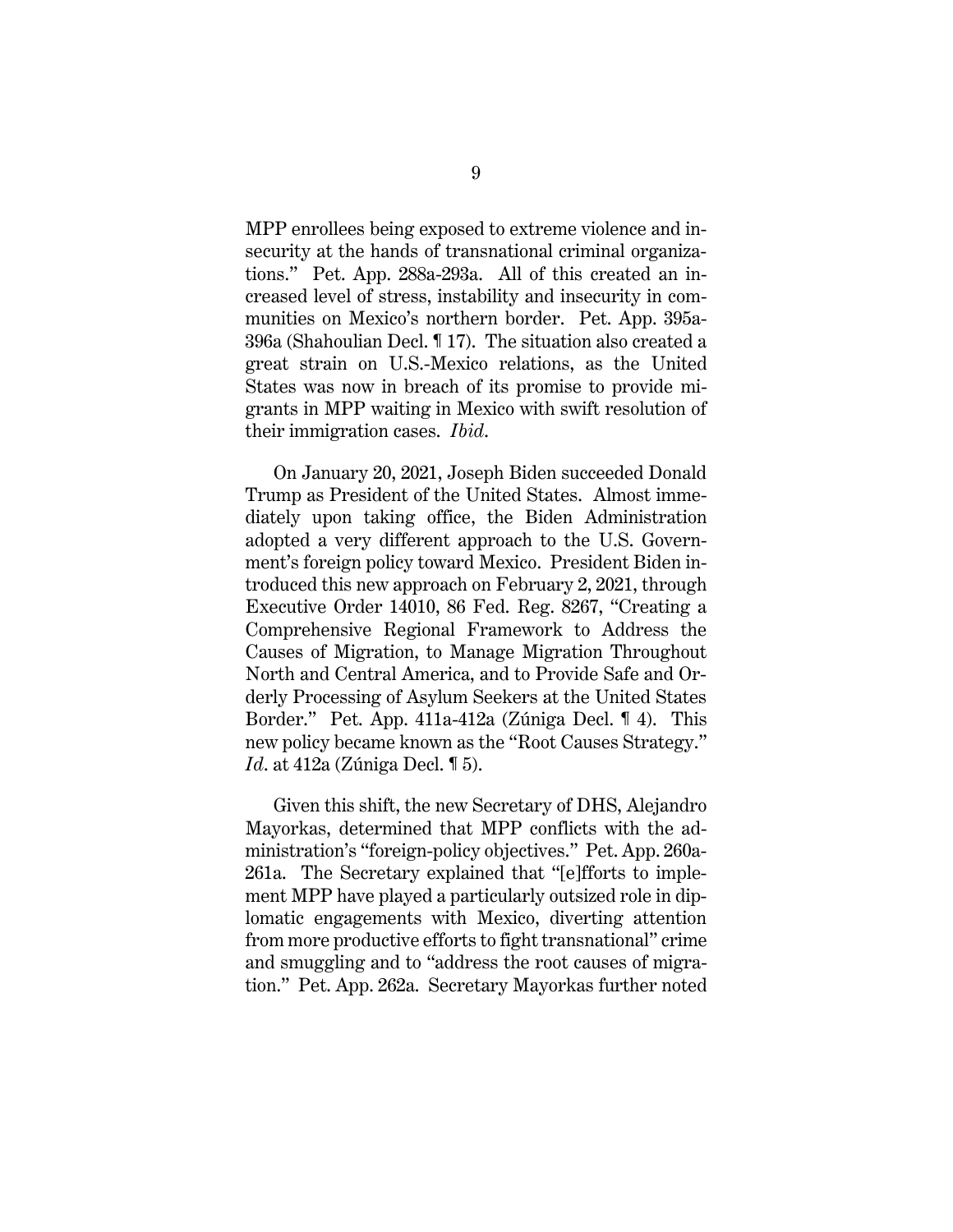that, as of 2021, Mexico "w[ould] not agree to accept" returning migrants without "substantial improvements" to MPP, which would require the agency to devote even more resources to the program. *Ibid*. In the Secretary's judgment, those additional resources would be better directed to other policies designed to "disincentivize irregular migration while incentivizing safe, orderly, and humane pathways." *Id.* at 267a-268a.

On August 13, 2021, the district court issued its injunction in this case. On December 13, 2021, the Fifth Circuit affirmed the district court's ruling and injunction.

The injunction in this case necessitates an abrupt about-face in the current foreign policy toward Mexico. More than that, the rulings require the U.S. Government to seek to impose upon the Mexican Government the restoration of MPP, a costly and burdensome program that both governments have decided to terminate.

<span id="page-14-0"></span>To make matters worse, the injunction requires the U.S. Government to "enforce and implement MPP *in good faith* until such a time as it has been lawfully rescinded in compliance with the APA **and** until such a time as the federal government has sufficient detention capacity to detain all aliens subject to mandatory detention." Pet. App. 212a (emphasis in original). Thus, by the terms of this injunction, MPP must not only be restored, it could, in effect, last indefinitely. This is because DHS simply does not now have, and has never had, sufficient capacity to detain every single person who is subject to detention under 8 U.S.C. § 1225. Pet. App. 388a (Shahoulian Decl. ¶ 5). To meet such a requirement, DHS would have to depend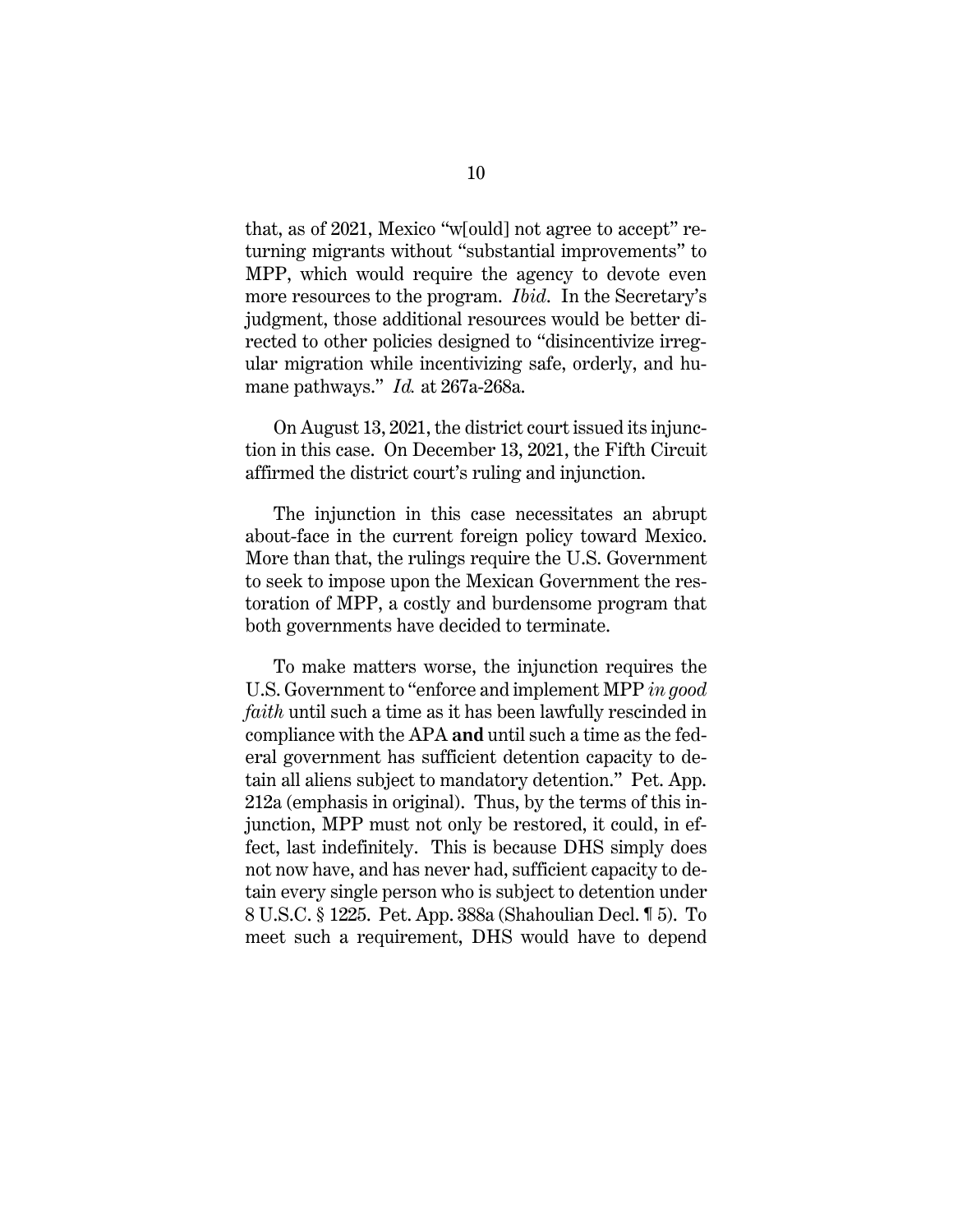upon Congress to appropriate the funds for greatly expanded detention space, at levels Congress has never come close to funding.

Since the lower courts' rulings, DHS has, as required, resumed negotiations with the Government of Mexico in good faith, and reported on those ongoing negotiations to the district court. Not surprisingly, the Mexican Government has made clear that it has concerns about MPP and has informed the U.S. Government that "as a sovereign nation, it would not accept the return of individuals enrolled in the program until its concerns were addressed." D. Ct. Dkt. 117-2 at  $2^{12}$  Nevertheless, as a result of the court ruling, Mexico will resume accepting the return of individuals enrolled in MPP, and DHS and Mexican officials are working to "implement operational details for enrolling noncitizens in MPP." D. Ct. Dkt. 117 at 2. More negotiations will be required as the United States and Mexico "continuously evaluate MPP's operations and effectiveness \* \* \* to make ongoing adjustments, as needed." D. Ct. Dkt. 117-2 at 3. The Government of Mexico could decide at any point to withdraw its consent to MPP or insist on ever greater concessions from the United States in other areas in exchange for continuing its cooperation.

As part of its own efforts to resurrect MPP, DHS has had to "rebuild infrastructure and reapportion [its] staffing." D. Ct. Dkt. 105-1 at ¶ 5. As the DHS Secretary has noted, this will "divert[] attention from more productive

<sup>12</sup> See also D. Ct. Dkt. 105 at 1; D. Ct. Dkt. 111 at 2; D. Ct. Dkt. 114 at 1.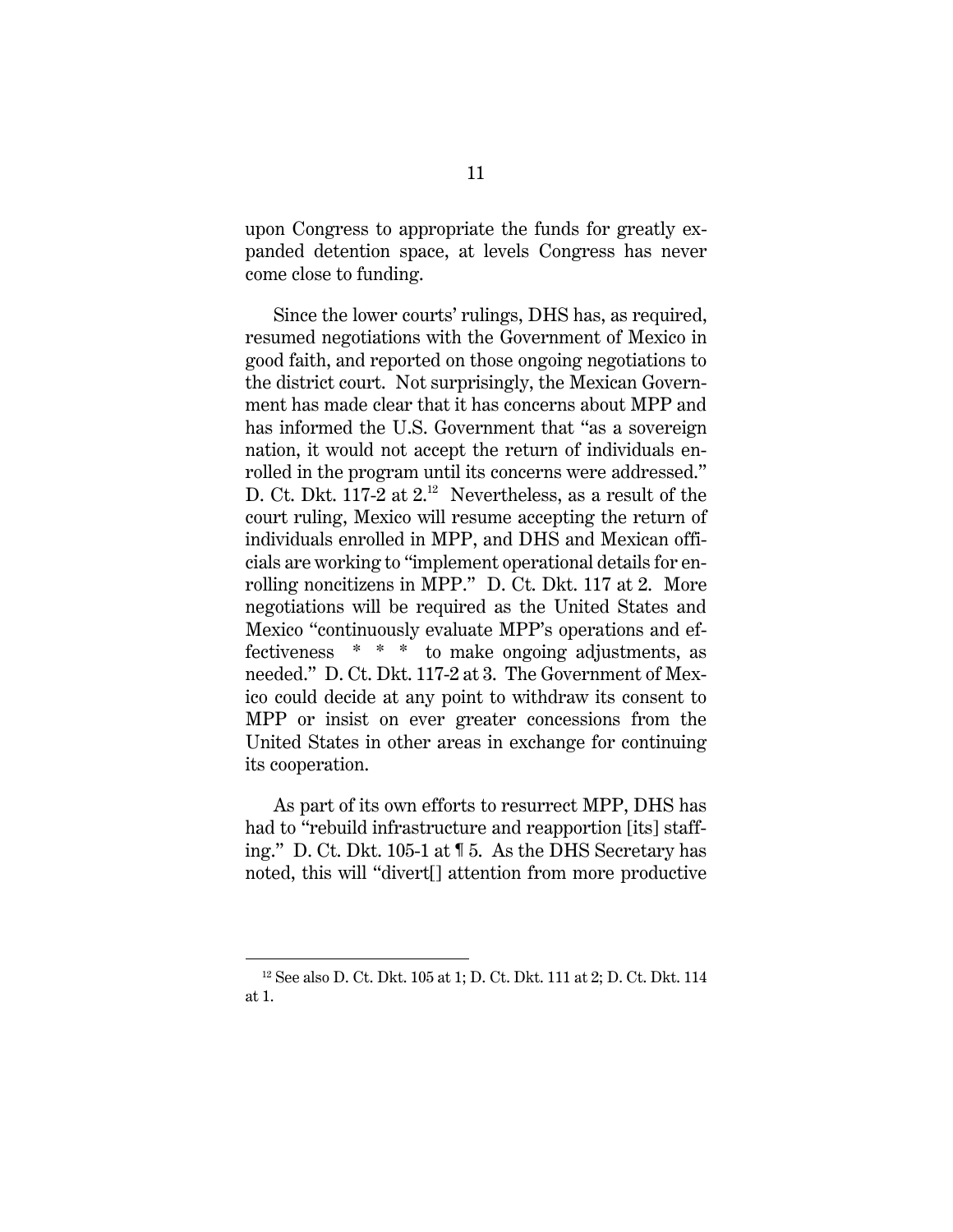efforts to fight" transnational crime and smuggling and to "address the root causes of migration." Pet. App. 262a.

Based on their experience dealing with the Mexican Government, *amici* believe that Mexican officials see the ruling as an intrusion on that Nation's sovereignty and a breach of the promise the United States made to Mexico in 2021 to end MPP, and that the lower courts' rulings are a significant setback to U.S.-Mexican relations.

#### <span id="page-16-3"></span>**ARGUMENT**

### <span id="page-16-0"></span>**THE DECISION BELOW IMPAIRS THE PRESIDENT'S AUTHORITY TO CONDUCT THE NATION'S FOREIGN POLICY**

<span id="page-16-2"></span>This Court has long recognized the "plenary and exclusive power of the President as the sole organ of the federal government in the field of international relations—a power which does not require as a basis for its exercise an act of Congress." *United States* v. *Curtiss-Wright Export Corp.*, 299 U.S. 304, 320 (1936). Under its Article II powers, the Executive Branch "has the power to open diplomatic channels simply by engaging in direct diplomacy with foreign heads of state and their ministers*." Zivotofsky ex rel. Zivotofsky* v. *Kerry*, 576 U.S. 1, 13-14 (2015).

<span id="page-16-1"></span>The Executive Branch's discretion in matters of foreign policy includes matters of immigration and border control. "[A]ny policy toward aliens is vitally and intricately interwoven with contemporaneous policies in regard to the conduct of foreign relations." *Harisiades* v. *Shaughnessy*, 342 U.S. 580, 588-589 (1952). "[T]he selection of a removed alien's destination, 'may implicate our relations with foreign powers' and require consideration of 'changing political and economic circumstances.'"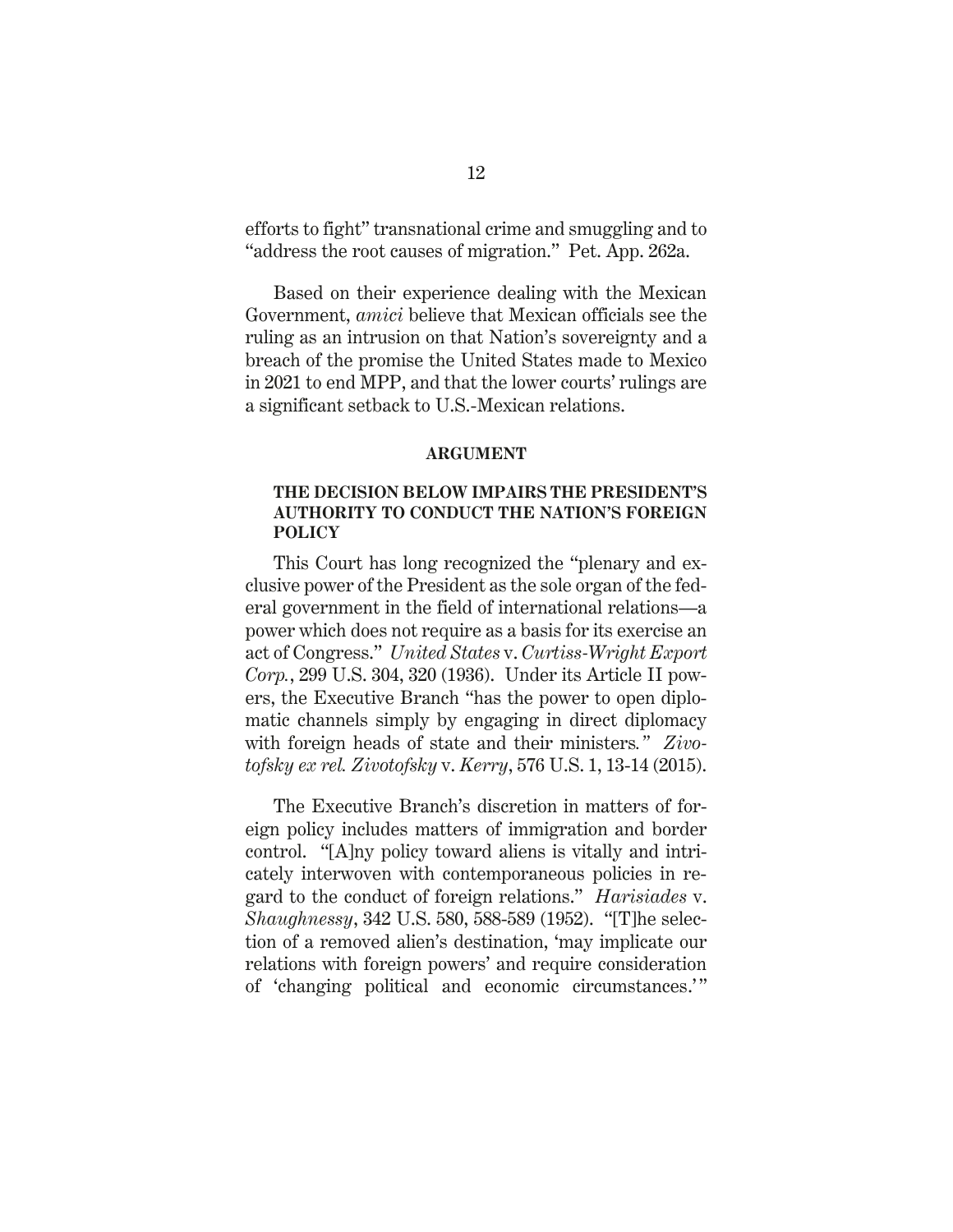<span id="page-17-3"></span><span id="page-17-2"></span>*Jama* v. *Immigration & Customs Enforcement*, 543 U.S. 335, 348 (2005) (quoting *Mathews* v. *Diaz*, 426 U.S. 67, 81 (1976)). See also *Trump* v. *Hawaii*, 138 S. Ct. 2392, 2418 (2018) ("For more than a century, this Court has recognized that the admission and exclusion of foreign nationals is a fundamental sovereign attribute exercised by the Government's political departments largely immune from judicial control.") (internal quotation marks and citation omitted).

Pursuant to his Article II authority, the current President has decided that he will no longer seek to impose the burdens of MPP on Mexico. Such a decision must be well within the President's discretion.

<span id="page-17-1"></span><span id="page-17-0"></span>The injunction on appeal not only tramples on that long-standing discretion, it goes on to direct the President to seek Mexico's compliance with the injunction, by accepting the return of migrants from a third country (*e.g.*, Guatemala, Honduras, or El Salvador). The injunction therefore overlooks a simple reality of international law: the United States cannot unilaterally force another sovereign (in this case, Mexico) to accept individuals from third countries. See*, e.g.*, *Arizona* v. *U.S.*, 567 U.S. 387, 417 (2012) (Scalia, J., concurring in part) ("[M]ost would consider the defining characteristic of sovereignty[] the power to exclude from the sovereign's territory people who have no right to be there."); *Fong* v. *U.S*., 149 U.S. 698, 705 (1893) ("[A]n accepted maxim of international law [is] that every sovereign nation has the power, as inherent in sovereignty, and essential to self-preservation, to forbid the entrance of foreigners within its dominions, or to admit them only in such cases and upon such conditions as it may see fit to prescribe.") (citation omitted).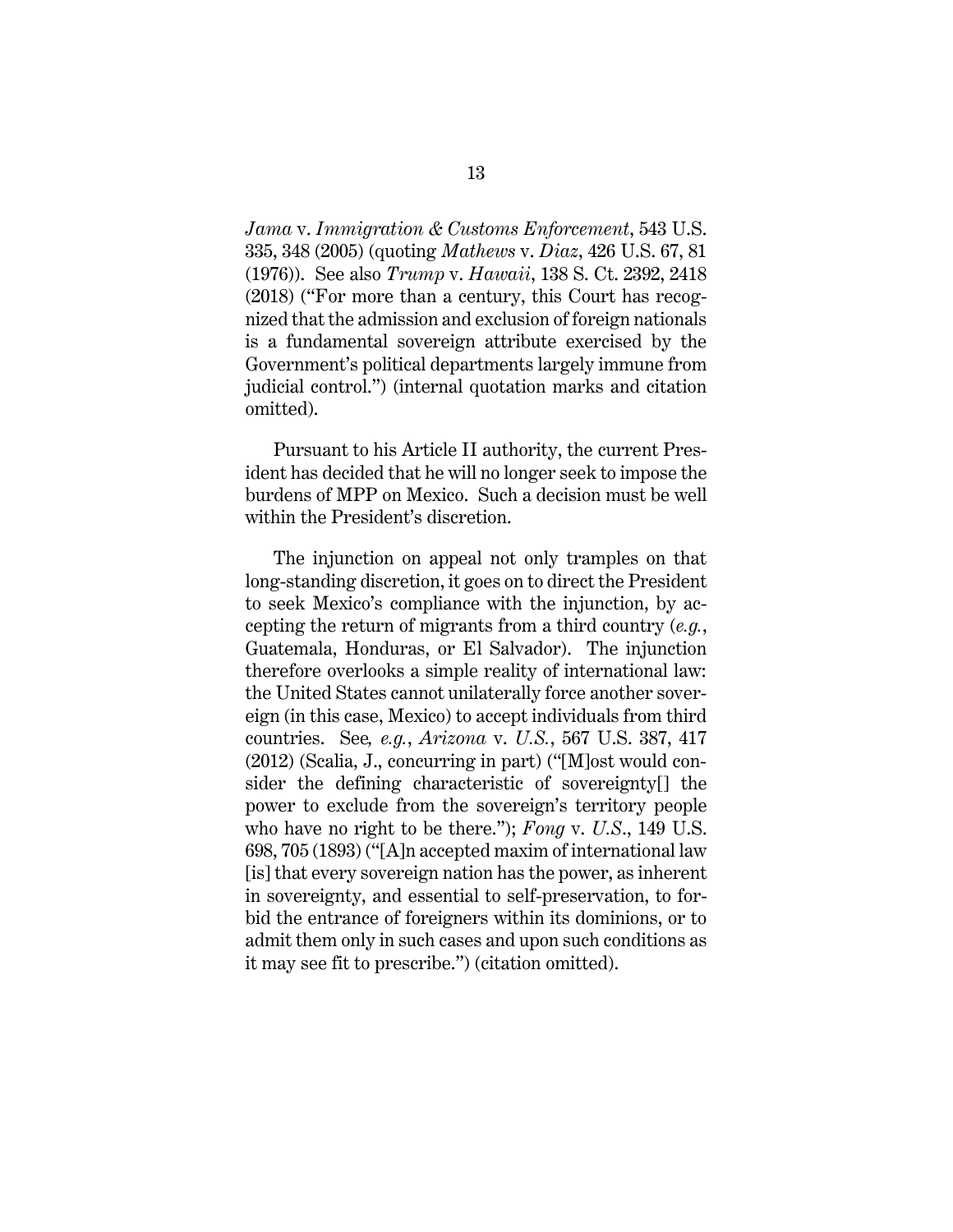<span id="page-18-3"></span>In its own brief, Petitioner explains in detail why the Fifth Circuit's reading of Section 1225 is wrong. See Pet. Br. 19-28. The legal point *amici* emphasize here is that, where Congress seeks to override the President's traditional discretion on matters of foreign policy and immigration, it does so in explicit terms. More specifically, had Congress intended to *mandate* contiguous-territory return whenever the U.S. Government lacks adequate detention capacity—given the enormous foreign-policy consequences of such a mandate—Congress would have said so in explicit terms and provided the necessary funds to make that happen. Congress would "not alter the fundamental details" of foreign policy in "vague terms." *Whitman* v. *American Trucking Associations*, 531 U.S. 457, 468 (2001); see also *Epic Systems Corp.* v. *Lewis*, 138 S. Ct. 1612, 1626-1627 (2018); *Puerto Rico* v. *Franklin California Tax-Free Trust*, 579 U.S. 115, 127 (2016). Put another way, Congress "does not \* \* \* hide elephants in mouseholes." *Whitman*, 531 U.S. at 468.

<span id="page-18-2"></span><span id="page-18-1"></span><span id="page-18-0"></span>To the contrary, Section 1225 says DHS "may return" a migrant to a contiguous country. And, in fact, every U.S. administration in the 25 years since Section 1225 was enacted has construed the statute as permissive rather than mandatory. Indeed, when the Trump Administration promulgated MPP, it also recognized that MPP does not *require* expulsion. The policy guidelines accompanying MPP in January 2019 cited "prosecutorial discretion" in determining who to place in removal proceedings and "*whether* to return the alien to the contiguous country from which he or she is arriving."<sup>13</sup>

<span id="page-18-4"></span><sup>13</sup> See Secretary Kirstjen Nielsen, *Policy Guidance for Implementation of Migrant Protection Protocols*, Homeland Security 3 (Jan.